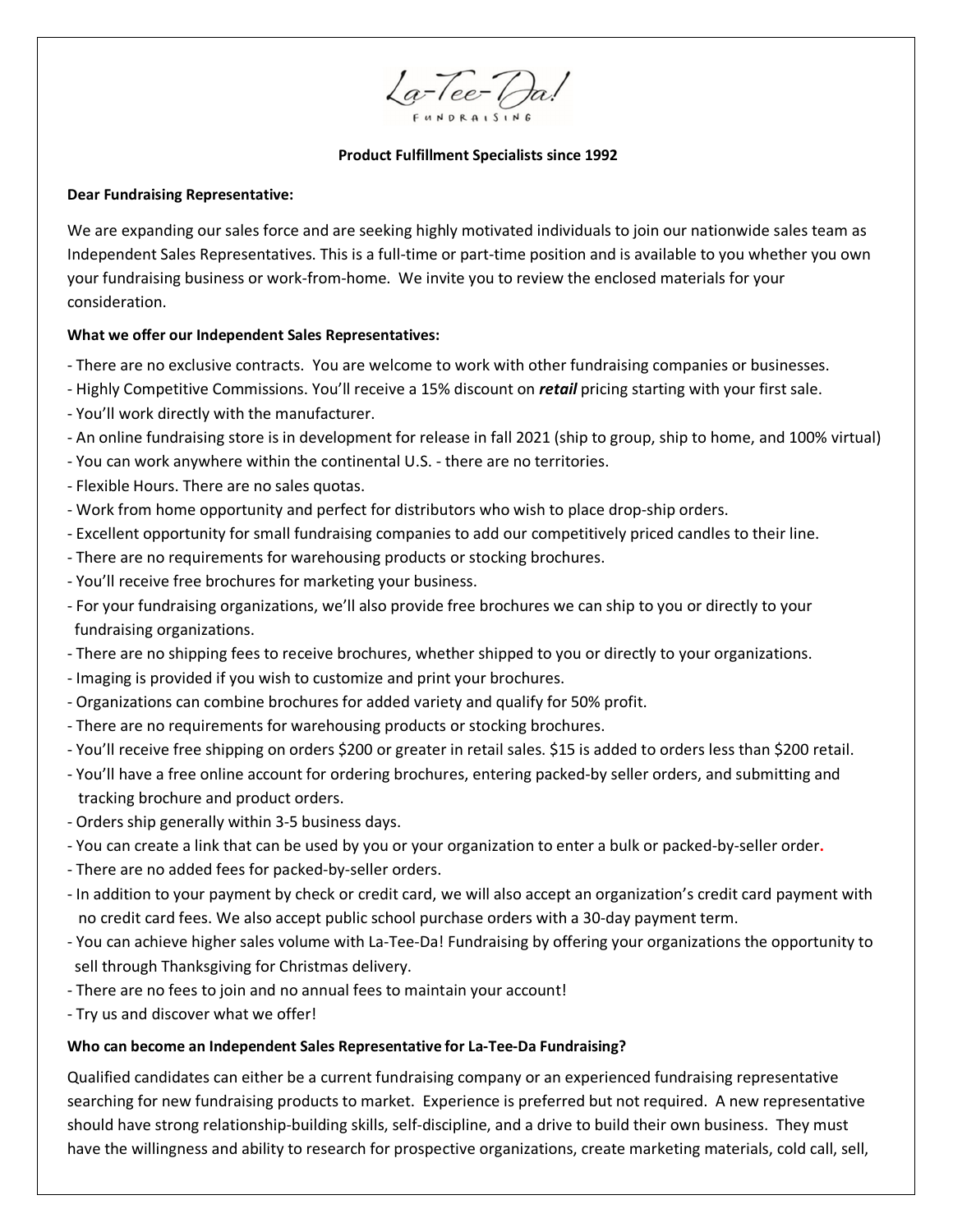to be organized in managing new accounts and maintaining accounts for future business. A new rep should learn all aspects of the fundraising industry and be comfortable speaking with people responsible for fundraising for their organization. Having a background or affiliation with school PTAs/PTOs and school organizations, sports teams, churches, youth organizations, dance, cheer, etc. is very beneficial.

### **Why partner with La-Tee-Da! Fundraising?**

La-Tee-Da! Fundraising has over twenty years of fragrance blending expertise. We source the highest quality fragrance oil and an optimal soy wax blend to bring you exceptional candles and wax melts. All our candles, wax melts, and aroma oils are made at our facility in Marshall, Texas. We offer an extraordinary line of products high in demand, are easy to sell, and are extraordinary in quality. We consistently maintain an inventory with the capacity of producing over 80,000 candles per day in our 32,000+ square foot facility.

We ship to the 48 contiguous United States. For years, organizations have searched for candle fundraisers for the spring/summer and fall/winter seasons. Candle fundraisers continue to consistently generate high sales in the fundraising industry year-round and as a consumable product, they are easy fundraisers to establish repeat business. Candle sales are easy to market for gift-giving whether you are marketing for Easter, Mother's Day, Christmas, Birthdays, or for enjoyment at home or the office.

We offer a variety of seasonal stock brochures. And all imaging for brochures and individual products are provided to our representatives for customizing your brochure or inclusion in your shopper catalog.

We only use 100% cotton or paper core wicks in our candles, and we test them to ensure even burning and fragrance distribution. Plus, our products are of the highest quality and are designed specifically to help your organization to have a successful fundraiser. Our soy-blend candles and fragrance items are competitively priced for our Independent Reps and your fundraising organizations. Our stock brochures offer \$10, \$15, and \$20 retail pricing for simple, easy sales and with a \$10 brochure, our program is extraordinarily easy to market. Fundraising Distributors with reps can purchase, directly from our printer, our \$15 Classic Candles brochure.

Orders are generally fulfilled within 5 business days and shipped by FedEx or Carrier for large orders. Shipment notification and tracking are emailed to the Independent Representative or, if selected, directly to the organization.

# **SEASONAL BROCHURES FOR SPRING (Jan-Aug) AND FALL (Aug-Dec)**

**1) PERFECT GIFTS FOR FAMILY AND FRIENDS BROCHURE** - Our 8-page brochure, with 71 items, unfolds to display 4 pages filled with our \$10 Classic Jar Candles, \$10 Wax Melts \$10 Room Sprays, and \$10 Aroma Diffuser Oils, \$15 Mason Jar Candles, and \$20 3-Wick Candles. A convenient and easy-to-use order form is included on the backside of the brochure. Our exquisite watercolor labels are eye-catching and beautifully highlight the fabulous collection of diverse fragrances offered. With our incredible selection of items and easy-to-sell pricing, organizations will be eager to offer our new brochure!

**2) SIMPLY \$10 BROCHURE** – Our \$10 brochure is an absolutely, perfect choice for organizations searching for simplicity with an affordable and easy-to-sell program. All items are just \$10 and offer the Classic Candles and Wax melts from our Perfect Gifts for Family and Friends brochure. \$10 items are easy to sell, cash sales are simple, and are easy for everyone to total.

**3) CHRISTMAS CANDLE BROCHURE –** Our Christmas Candle Brochure offers our \$15 Christmas Mason Jar Candles for the holiday season. Each label has a different Christmas print to highlight each fragrance. You can offer this brochure alone or combine it with either the Perfect Gifts or Simply \$10 brochure to offer more variety.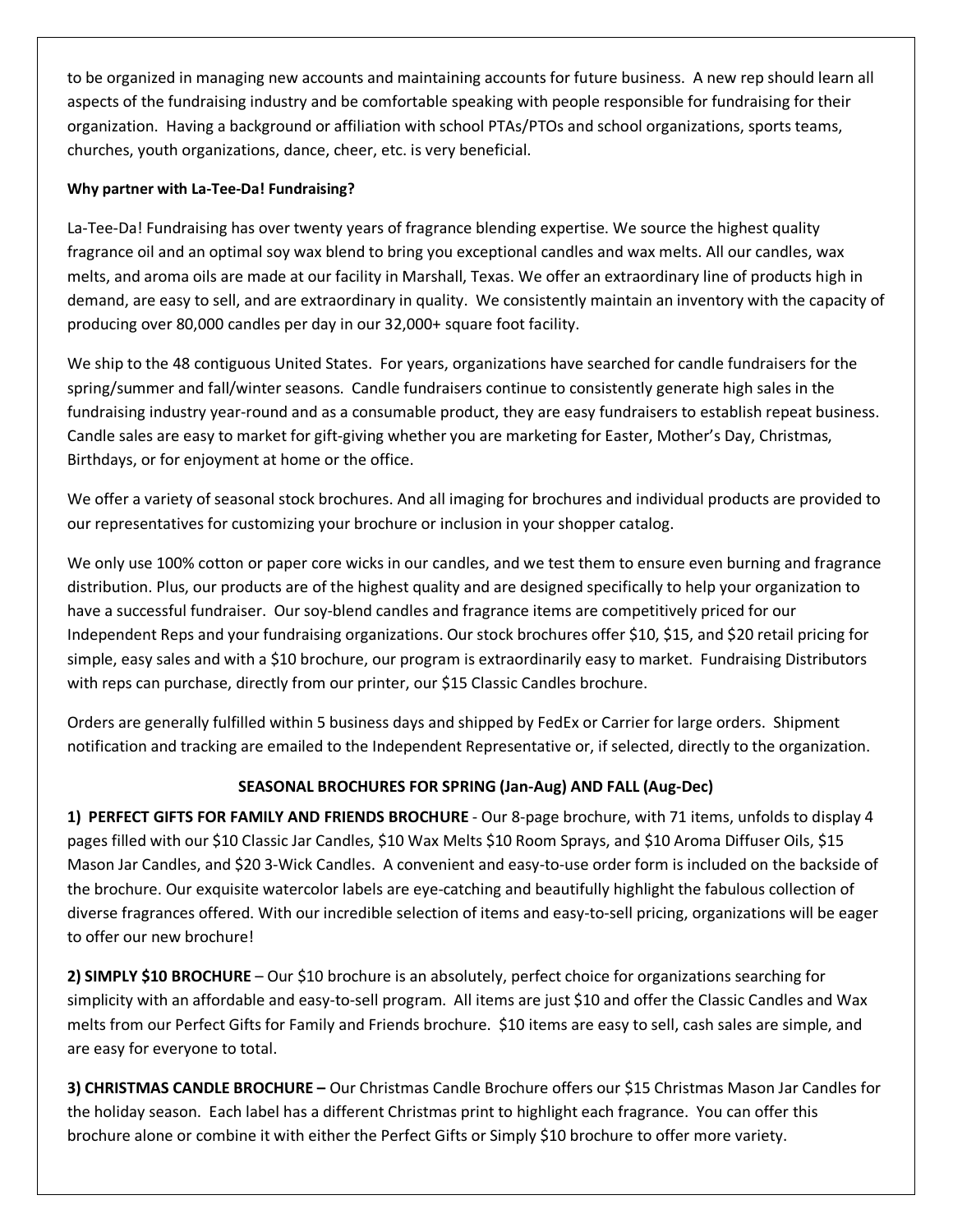**4) \$15 Classic Candles Brochure** – Available for Distributors with representatives. Includes 15 Classic Candles. Brochures are purchased directly from our printer.

# **Independent Sales Representative Pricing and Purchasing Guidelines**

Thank you for your interest in our fundraising items and we look forward to working with you. We manufacture our candles, wax melts, aroma diffuser oils, and bath salts here at our factory in the piney woods of Northeast Texas. We strive to make our product a good investment for you and the fundraising organization.

## **Organization Profit:**

Organizations receive a 50% profit on all orders with achieved retail sales of \$2,400 or greater. If retail sales are less than \$2,400, an organization will receive a 40% profit.

# **Independent Sales Representative Discount:**

Independent Sales Representatives receive a 15% discount on the retail pricing for all orders submitted with our stock brochures. Your discount along with the organization's profit is discounted from the order when placed and the balance is paid to La-Tee-Da! Fundraising.

| <b>Item</b>                | <b>Stock Brochure</b><br><b>Retail Pricing</b> | <b>15% Rep Discount</b><br>on Retail Price | <b>Wholesale Price</b><br>\$2,400 or greater | <b>Wholesale Price</b><br>less than \$2,400 |
|----------------------------|------------------------------------------------|--------------------------------------------|----------------------------------------------|---------------------------------------------|
| 10 oz. Classic Jar Candles | \$10.00                                        | \$1.50                                     | \$3.50                                       | \$4.50                                      |
| Mason Jar Candles          | \$10.00                                        | \$1.50                                     | \$3.50                                       | \$4.50                                      |
| Wax Melts $-2$ pack        | \$10.00                                        | \$1.50                                     | \$3.50                                       | \$4.50                                      |
| 1 oz. Aroma Oils           | \$10.00                                        | \$1.50                                     | \$3.50                                       | \$4.50                                      |
| Room Sprays                | \$10.00                                        | \$1.50                                     | \$3.50                                       | \$4.50                                      |
| 16 oz. Mason Jar Candles   | \$15.00                                        | \$2.25                                     | \$5.25                                       | \$6.75                                      |
| 3-Wick Candles             | \$20.00                                        | \$3.00                                     | \$7.00                                       | \$9.00                                      |

**Shipping:** Shipping is included free for all orders with retail product sales of \$200 or greater. Orders less than \$200 in retail sales will add a \$15 shipping fee. We ship by FedEx/UPS except for large orders which ship on pallets by Common Carrier. We ship to the 48 contiguous United States.

Orders are shipped from our warehouse in Marshall, TX Monday through Friday and normally ship within 3-5 days following receipt of order. With a large production capacity, we consistently maintain our inventory for immediate shipment. If any unanticipated delay occurs, we will notify you regarding the expected ship date of your order.

**Packaging:** Our candles, wax melts, room sprays, and aroma diffuser oils are individually boxed.

**Tax:** Local and State Sales tax will be added to all shipments within Texas.

**Minimum Order:** None

**Case Requirements:** None

**Fundraising Stock Brochures:** La-Tee-Da**!** Fundraising offers a variety of seasonal brochures, provided free for your organizations. A reasonable supply of brochures is also provided free to the Independent Sales Representative for marketing.